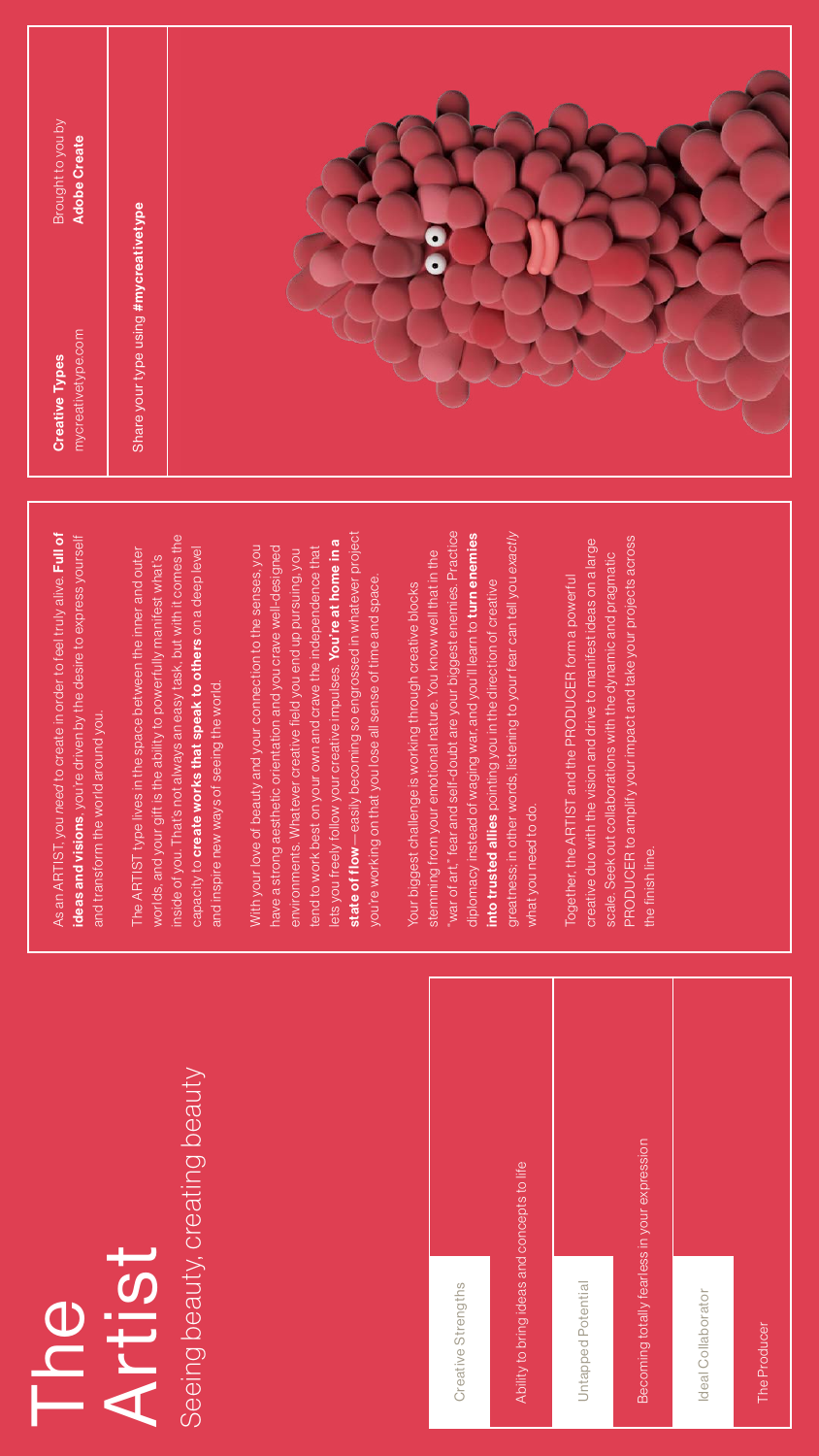high energy levels and boundless enthusiasm, you're easily high energy levels and boundless enthusiasm, you're easily There's no telling where the impassioned creative quest and endless curiosity of the ADVENTURER may lead. Fueled by endless curiosity of the ADVENTURER may lead. Fueled by inspired—and more than willing to follow your fascinations inspired—and more than willing to follow your fascinations There's no telling where the impassioned wherever they take you. wherever they take you.

**learner,** able to pick up new skills and juggle different projects and learner, able to pick up new skills and juggle different projects and roles with relative ease. A true Renaissance person, you're likely to roles with relative ease. A true Renaissance person, you're likely to develop expertise in a number of areas over the course of your life develop expertise in a number of areas over the course of your life creative spirits with a natural ability to entertain and inspire. As an creative spirits with a natural ability to entertain and inspire. As an ADVENTURER, you're never satisfied to just come up with ideas. ADVENTURER, you're never satisfied to just come up with ideas. ADVENTURER types are passionate, expressive, multi-talented ADVENTURER types are passionate, expressive, multi-talented Your abundant energy fuels you in the pursuit of many interests, Your abundant energy fuels you in the pursuit of many interests, Instead, you have an almost compulsive need to act on them. Instead, you have an almost compulsive need to act on them. hobbies, areas of study, and artistic endeavors. You're a fast hobbies, areas of study, and artistic endeavors. You're a fast and career.

creativity: the more freely you give of your talents for the benefit of creativity: the more freely you give of your talents for the benefit of have a powerful ability to inspire and are at your best when you're have a powerful ability to inspire and are at your best when you're others, the more you earn the divine favor of the Muses. Keep the others, the more you earn the divine favor of the Muses. Keep the sharing your creative expressions with others. ADVENTURERs have mastered one of the most elusive and powerful secrets of ADVENTURERs are **natural storytellers** and performers. You have mastered one of the most elusive and powerful secrets of ADVENTURERs are natural storytellers and performers. You inspiration in circulation, and it will come back to you tenfold. inspiration in circulation, and it will come back to you tenfold. A people-person with deep emotions and empathy, A people-person with deep emotions and empathy, sharing your creative expressions with ot

Creative Strengths Creative Strengths High levels of creative energy, spirit of curiosity and play High levels of creative energy, spirit of curiosity and play

regular basis. When your energy doesn't have anywhere meaningful regular basis. When your energy doesn't have anywhere meaningful outlets-including ones that you commit to developing over time. outlets—including ones that you commit to developing over time. You have a huge amount of energy that needs to be released on a You have a huge amount of energy that needs to be released on a depressed. Keep it moving! It's critical to find fulfilling creative depressed. Keep it moving! It's critical to find fulfilling creative to go, you can easily become frustrated, aimless, and even to go, you can easily become frustrated, aimless, and even

> ped Potential Untapped Potential

Committing yourself to developing one particular skill or project itting yourself to developing one particular skill or project

Collaborator Ideal Collaborator

creative horizons. The ARTIST's connection to the deeper sources creative horizons. The ARTIST's connection to the deeper sources Seek out collaborations with ARTIST types to jointly explore new Seek out collaborations with ARTIST types to jointly explore new of inspiration will inspire you to direct your adventurous spirit of inspiration will inspire you to direct your adventurous spirit toward journeys of self-exploration. toward journeys of self-exploration.





#### uch inspiration, so little time So much inspiration, so little time Adventurer NOTCHEON **O**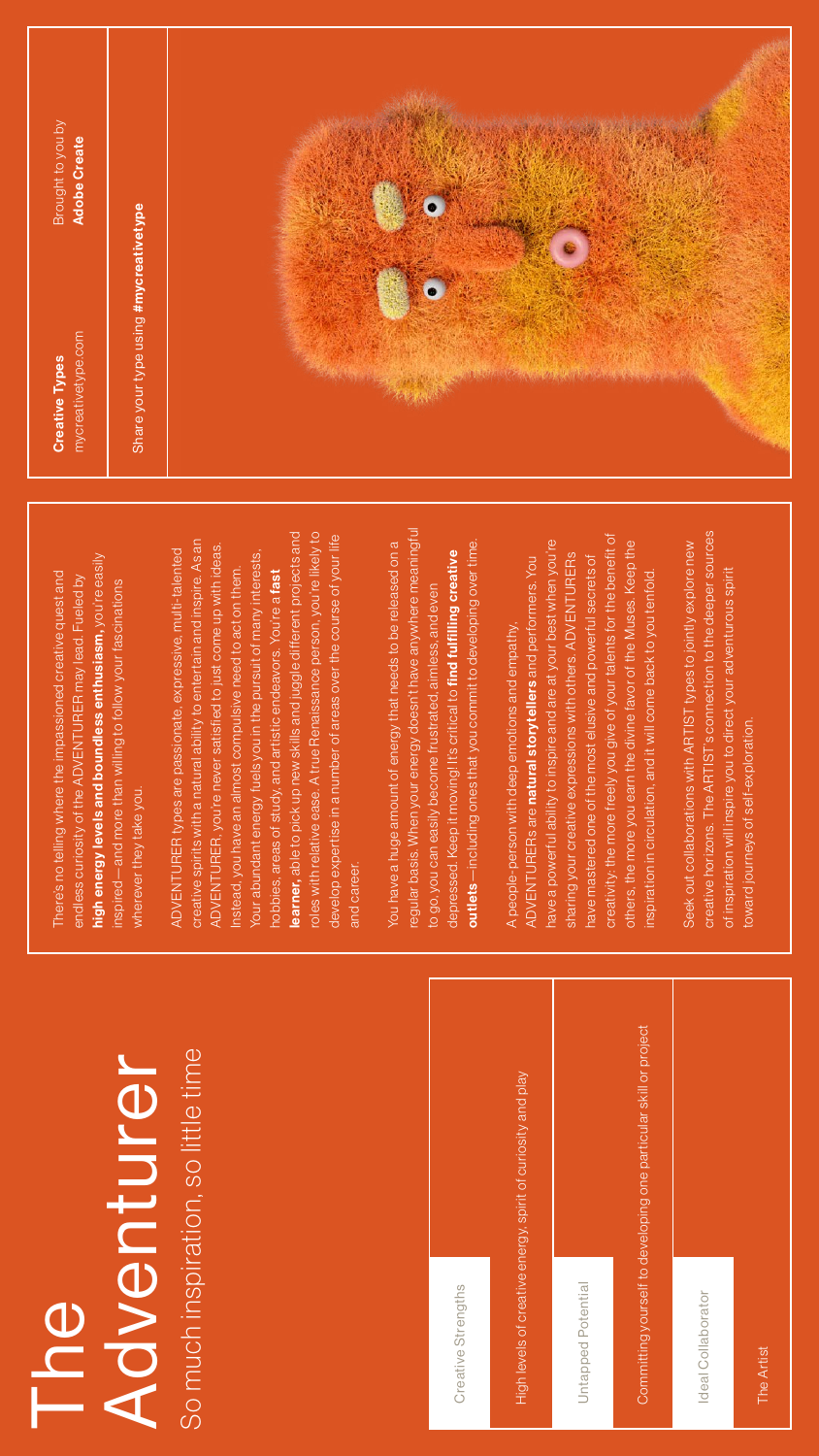## Visionary ning the impossible Imagining the impossible

potential in everything and everyone, and to inspire others to see it, to inspire others to see it, visions with others and creating community around shared values ity around shared values too. You're able to guide people toward an invisible horizon with a too. You're able to guide people toward an invisible horizon with a Charismatic and expressive, you love sharing your ideas and Charismatic and expressive, you love sharing your ideas and and ideals. Your greatest gift? The ability to see the spark of and ideals. Your greatest gift? The ability to see the spark of rare generosity of spirit and strength of conviction. rare generosity of spirit and strength of conviction. visions with others and creating communi potential in everything and everyone, and

know that life is limited preferring to see things

combines a vivid imagination with a desire for practical solutions. combines a vivid imagination with a desire for practical solutions. keen interest in the world around you and a desire to contribute a desire to contribute Emotional, passion-driven, and full of ideas, the VISIONARY Emotional, passion-driven, and full of ideas, the VISIONARY Your introspective and intuitive nature is balanced by a Your introspective and intuitive nature is balanced by a keen interest in the world around you and to society.

Don't get stuck in the dreaming stage, VISIONARY. Your greatest Don't get stuck in the dreaming stage, VISIONARY. Your greatest challenge—and true power—lies in learning to take consistent challenge—and true power—lies in learning to take consistent daily action to create the future you envision. nvision daily action to create the future you er

> Creative Strengths Creative Strengths

big ideas, ability to see potential and possibility everywhere Full of big ideas, ability to see potential and possibility everywhere

Untapped Potential Untapped Potential

your visions to fuel consistent daily action Using your visions to fuel consistent daily action

Ideal Collaborator Ideal Collaborator

hinker

only by the boundaries of your own beliefs, and you're driven to only by the boundaries of your own beliefs, and you're driven to not as they are but as they could be. You know that life is limited You live in a world of infinite possibilities, preferring to see things not as they are but as they could be. You You live in a world of infinite possibilities, push the limits of, well, everything. push the limits of, well, everything,



mycreativetype.com mycreativetype.com **Creative Types** Creative Types

> THINKER's deep perception and probing intellect lend a powerful THINKER's deep perception and probing intellect lend a powerful Seek out the "voice of reason" of the THINKER type to help you Seek out the "voice of reason" of the THINKER type to help you take a grounded, rational approach to your creative work. The take a grounded, rational approach to your creative work. The clarity that can bring your visions into sharper focus. clarity that can bring your visions into sharper focus.

Brought to you by Brought to you by **Adobe Create** Adobe Create

Share your type using #mycreativetype Share your type using #mycreativetype

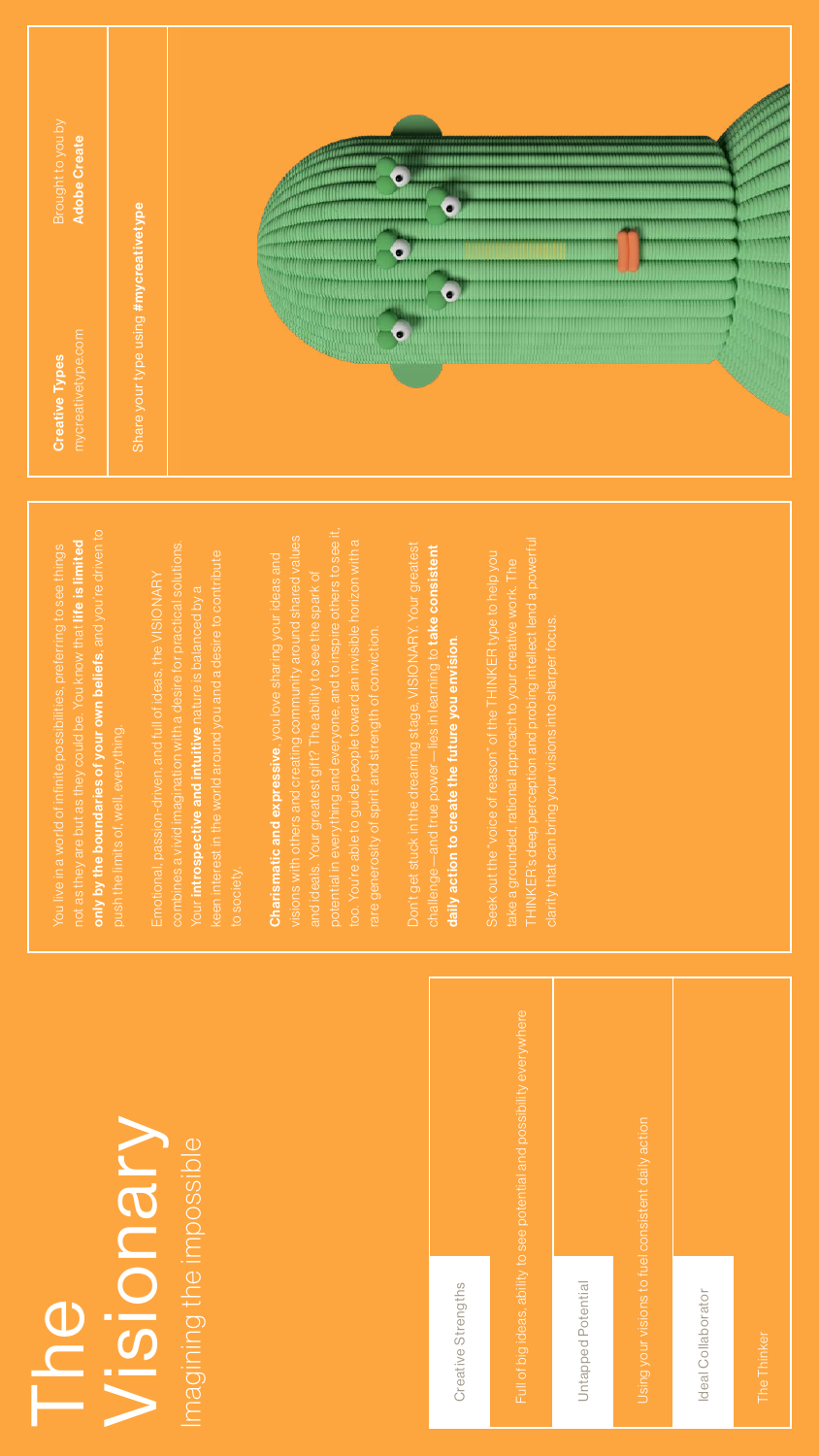in three-dimensional form. Society greatly benefits from the work in three-dimensional form. Society greatly benefits from the work MAKER has mastered the art of manifesting ideas and visions MAKER has mastered the art of manifesting ideas and visions of maker types, who develop the systems, structures, tools, and of maker types, who develop the systems, structures, tools, and Driven, focused, and dedicated to the creative process, the Driven, focused, and dedicated to the creative process, the innovations that the rest of us rely on. innovations that the rest of us rely on.

that bring you more satisfaction than applying your brain power to crafting things and making progress in any form. You tend to excel that bring you more satisfaction than applying your brain power to crafting things and making progress in any form. You tend to excel One of the hardest workers of all the types, the MAKER is almost One of the hardest workers of all the types, the MAKER is almost always busy solving problems, making headway on personally meaningful goals, and completing projects. There are few things meaningful goals, and completing projects. There are few things in design, crafts, architecture, and other fields that blend artistry headway on personally elds that blend artistry in design, crafts, architecture, and other fi always busy solving problems, making I with business and technology. with business and technology.

great work—the other half is inspiration. Creating the space to great work-the other half is inspiration. Creating the space to Your biggest challenge? To connect more deeply with your Your biggest challenge? To **connect more deeply with your** and original work. Productivity is only half and mechanical. and mechanical

intuition and emotions in order to bring forth ever more authentic intuition and emotions in order to bring forth ever more authentic dream, imagine, and play can keep your work from becoming rote dream, imagine, and play can keep your work from becoming rote and original work. Productivity is only half the equation of doing f the equation of doing

You're driven by tangible results, and you know how to deliver. A You're driven by tangible results, and you know how to deliver. A quiet type, you enjoy collaboration but generally prefer to work quiet type, you enjoy collaboration but generally prefer to work alone so you can focus on your own creative process. alone so you can focus on your own creative process.

> Creative Strengths Creative Strengths

and dedication, ability to achieve mastery Focus and dedication, ability to achieve mastery

Untapped Potential Untapped Potential creative risks, finding joy and play in the process Taking creative risks, finding joy and play in the process

Ideal Collaborator Ideal Collaborator

Creative Types Creative Types

mycreativetype.com mycreativetype.com

Brought to you by Brought to you by **Adobe Create** Adobe Create

Share your type using #mycreativetype Share your type using #mycreativetype



#### Committed to your craft Committed to your craft Maker O<br>The D

achieving mastery and coming to be seen by others as an authority achieving mastery and coming to be seen by others as an authority value over time. Your gifts of focus and dedication can lead to value over time. Your gifts of focus and dedication can lead to You how to play the long game, and you're not afraid to do the You how to play the long game, and you're not afraid to do the unglamorous legwork that goes into building something of unglamorous legwork that goes into building something of in your field. in your field.

creativity to new heights. The VISIONARY's soaring imagination creativity to new heights. The VISIONARY's soaring imagination Combine forces with the enterprising VISIONARY to take your Combine forces with the enterprising VISIONARY to take your impossible—and to fearlessly risk failure in order to make it impossible—*and* to fearlessly risk failure in order to make it gives you permission to dream bigger and envision the gives you permission to dream bigger and envision the a reality.

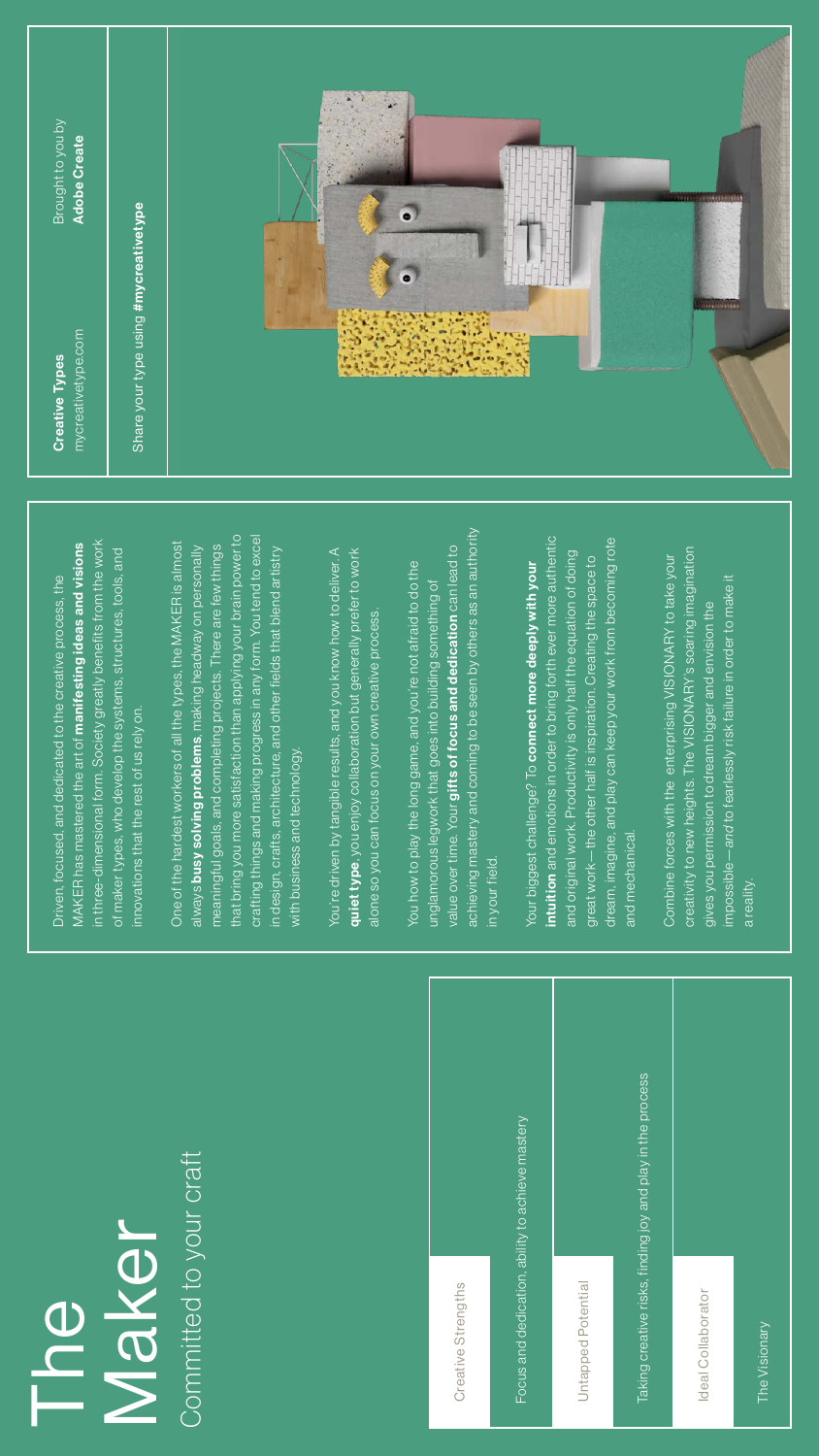## Move, shake, disrupt, repeat Move, shake, disrupt, repeat Innovator

The INNOVATOR sees everything through the lens of possibilities The INNOVATOR sees everything through the lens of possibilities things. Your attention is largely focused on the world around you, things. Your attention is largely focused on the world around you, and progress, problems and solutions. You feel the most yourself and progress, problems and solutions. You feel the most yourself when you're using your intellectual and creative powers to solve when you're using your intellectual and creative powers to solve and you're constantly probing its structures and systems to find and you're constantly probing its structures and systems to find problems and dream up new and improved ways of doing problems and dream up new and improved ways of doing ways to push things forward. ways to push things forward.

things the way they've always been done. You thrive when working things the way they've always been done. You thrive when working boundaries and explore uncharted territories. You're not one to do boundaries and explore uncharted territories. You're not one to do in service of large-scale change and progress, and your talents in service of large-scale change and progress, and your talents equip you well for roles that allow you to experiment and play equip you well for roles that allow you to experiment and play You're a natural risk-taker, with an insatiable desire to expand You're a natural risk-taker, with an insatiable desire to expand with ideas. with ideas.

Change may be scary for most people, but for you, it's fuel for your Change may be scary for most people, but for you, it's fuel for your creative fire. A pioneer and trailblazer, you're here on this planet creative fire. A pioneer and trailblazer, you're here on this planet to light the way into the future, helping the rest of us learn to to light the way into the future, helping the rest of us learn to adapt and thrive in times of rapid and unpredictable change. adapt and thrive in times of rapid and unpredictable change.

> Creative Strengths Creative Strengths

to generate new ideas and innovative solutions Ability to generate new ideas and innovative solutions

Untapped Potential Untapped Potential ring the art of executing ideas Mastering the art of executing ideas

Ideal Collaborator Ideal Collaborator



you feel tempted to move on to the next big thing a little too quickly. master the art of the follow-through. By finding joy in the "messy master the art of the follow-through. By finding joy in the "messy Beware when the initial spark of inspiration starts to wear off and Beware when the initial spark of inspiration starts to wear off and middle" of a venture—not just the excitement of the beginning or middle" of a venture—not just the excitement of the beginning or INNOVATORS tap into their greater potential when they learn to INNOVATORS tap into their greater potential when they learn to the satisfaction of reaching the finish line—you'll become a true you feel tempted to move on to the next b the satisfaction of reaching the finish linecreative powerhouse. creative powerhouse.

completion. Seeing the MAKER in action reminds you that taking it completion. Seeing the MAKER in action reminds you that taking it one step at a time is a much more effective creative strategy than Seek out creative partnerships with MAKER types, who have Seek out creative partnerships with MAKER types, who have the stamina and dedication to take any idea from concept to the stamina and dedication to take any idea from concept to one step at a time is a much more effectiv racing to the finish line. racing to the finish line.

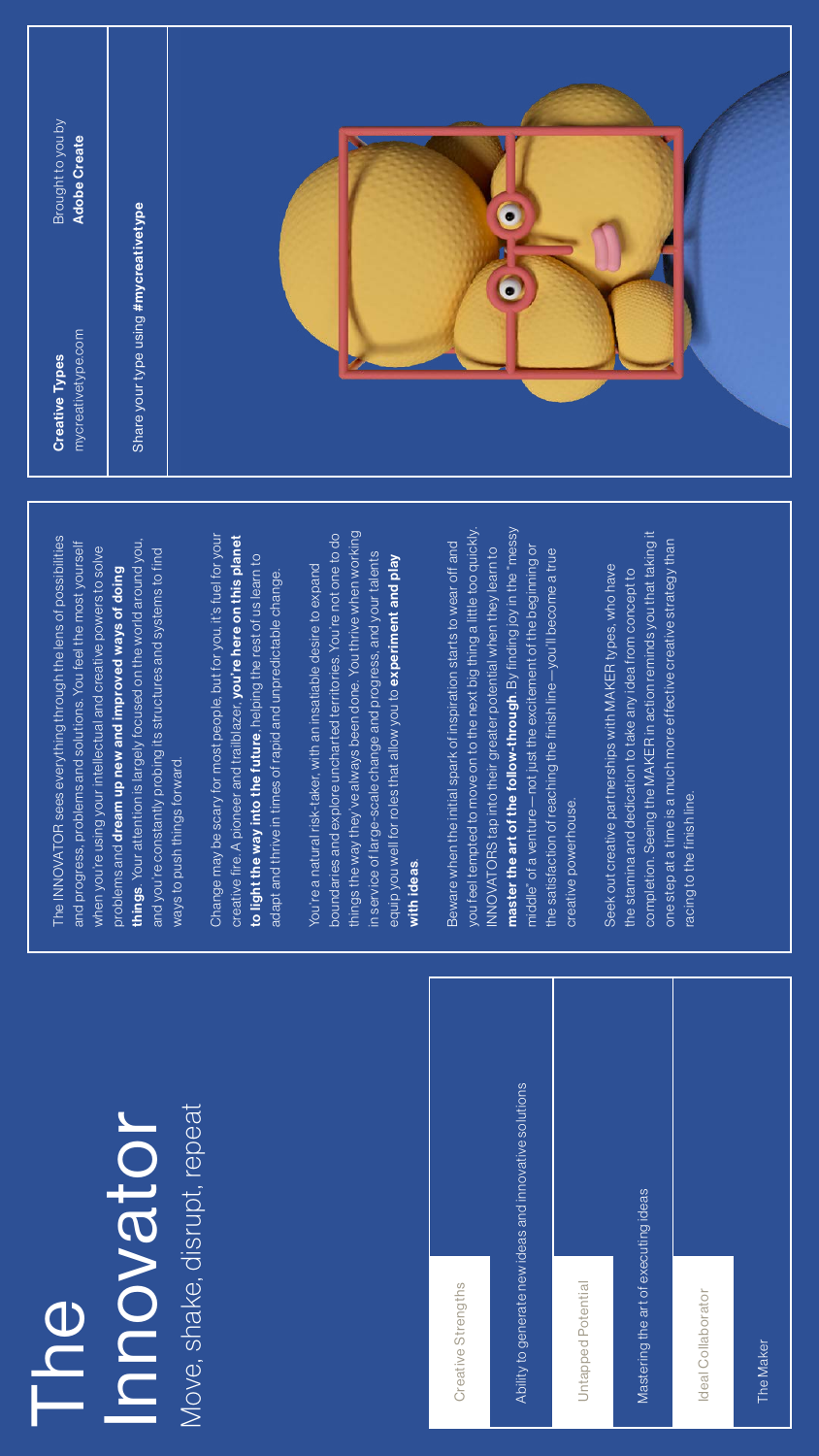types. People-oriented, analytical, pragmatic, and dynamic, you value only when it's turned into something that others can enjoy types. People-oriented, analytical, pragmatic, and dynamic, you value only when it's turned into something that others can enjoy realism and "get it done" attitude. In your eyes, an idea has real realism and "get it done" attitude. In your eyes, an idea has real The PRODUCER is the quintessential "doer" of all the creative The PRODUCER is the quintessential "doer" of all the creative have a **highly creative nature** that's balanced by a grounded have a **highly creative nature** that's balanced by a grounded and benefit from. and benefit from.

pointed focus as you work through any and all challenges that arise pointed focus as you work through any and all challenges that arise during the creative process. But while you're keeping your eyes on during the creative process. But while you're keeping your eyes on is anchoring your productivity in a deeper sense of purpose. You'll is anchoring your productivity in a deeper sense of purpose. You'll the prize, don't get too fixated on results. Your greatest challenge Along with your intellectual prowess and strong work ethic, your tap into your true creative depths when you can tune into the tap into your true creative depths when you can tune into the greatest strength is your ability to keep a cool head and singlegreatest strength is your ability to keep a cool head and singlevoice of your intuition and use it as a source of guidance. voice of your intuition and use it as a source of guidance. Along with your intellectual prowess and the prize, don't get too fixated on results.

Highly goal-oriented and results-driven, you pursue your desired satisfaction from your ability to implement ideas, and you find joy Highly goal-oriented and results-driven, you pursue your desired satisfaction from your ability to implement ideas, and you find joy gravitate to collaborative and leadership roles. You know how to gravitate to collaborative and leadership roles. You know how to make everything, and everyone, work together to see a project make everything, and everyone, work together to see a project in the process of creation with all its ups and downs. A natural in the process of creation with all its ups and downs. A **natural** outcomes with a laser-like focus. You derive great pride and outcomes with a laser-like focus. You derive great pride and organizer with an ability to motivate and inspire others, you organizer with an ability to motivate and inspire others, you through to the end. through to the end.

> Creative Strengths Creative Strengths

Strong leadership skills, ability to make things happen Strong leadership skills, ability to make things happen

Untapped Potential Untapped Potential

Balancing productivity with purpose Balancing productivity with purpose

Ideal Collaborator Ideal Collaborator

reamer

types, who remind you that there is limitless inspiration to be found types, who remind you that there is limitless inspiration to be found within. Let the DREAMER spark your imagination and inspire you within. Let the DREAMER spark your imagination and inspire you Seek out the company of idealistic and imaginative DREAMER Seek out the company of idealistic and imaginative DREAMER to think even bigger. to think even bigger.





### Producer Process is power Process is power O<br>D<br>D<br>D<br>D<br>D<br>D<br>D<br>D<br>D<br>D<br>D<br>D<br>D<br>D<br>D<br> $\Box$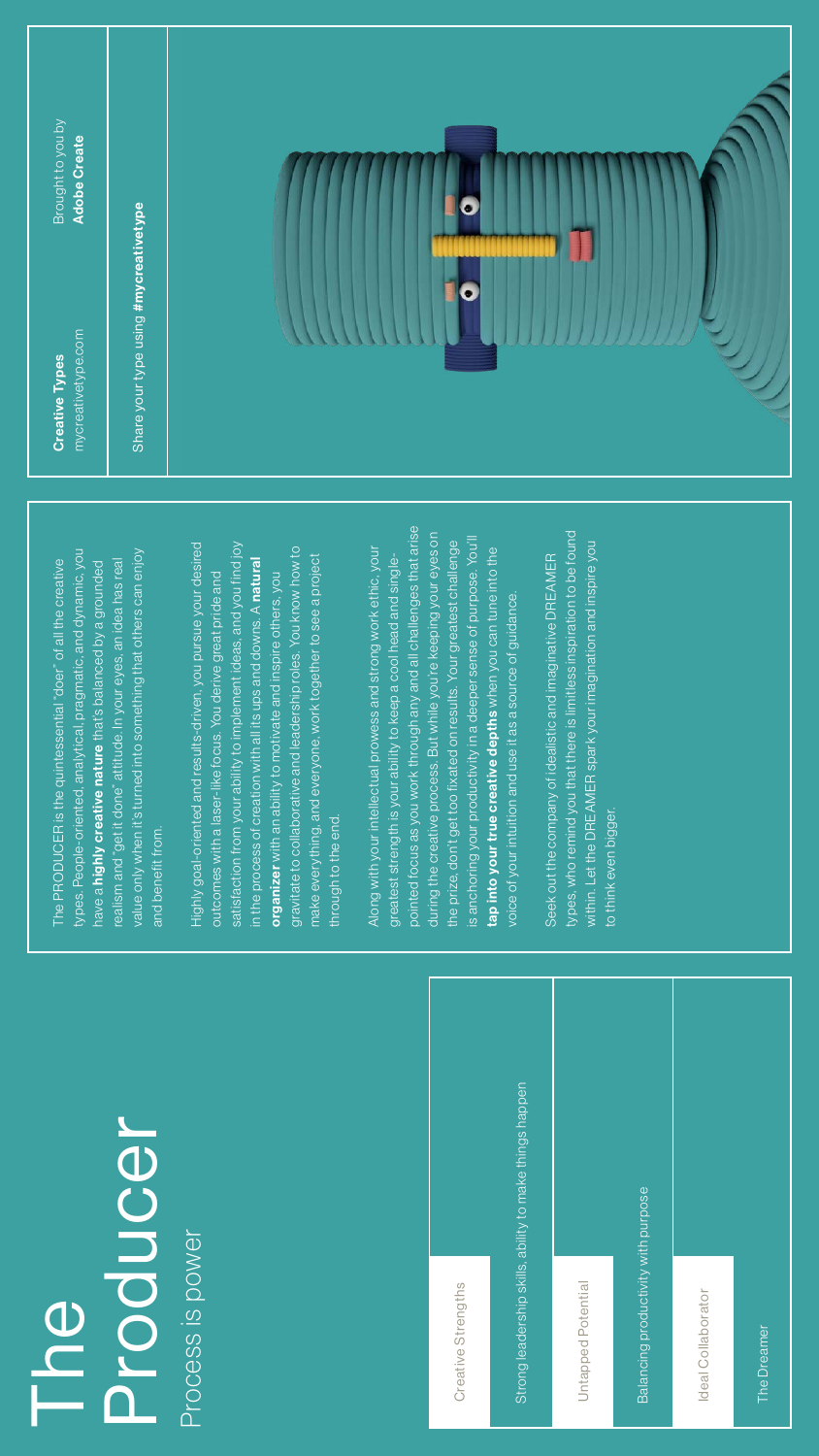The power of imagination unleashed

DREAMER. Where others see facts and figures, you see symbols, The world is a place of beauty and magic in the eyes of a The world is a place of beauty and magic in the eyes of a DREAMER. Where others see facts and fi metaphors, and hidden meanings. metaphors, and hidden meanings.

where you've felt most at home. You're happy to roam your mental where you've felt most at home. You're happy to roam your mental the quintessential idealist and romantic. The inner world is always the quintessential idealist and romantic. The inner world is always You're deeply emotional and intuitive, with a **vivid imagination** landscape of thoughts, emotions, and fantasies for hours on end. landscape of thoughts, emotions, and fantasies for hours on end. You're deeply emotional and intuitive, with a vivid imagination

You're naturally drawn to express your inner world through literary You're naturally drawn to express your inner world through literary "magical realist" of the creative types: like the literary masters of "magical realist" of the creative types: like the literary masters of that genre, you naturally infuse your everyday life with the beauty that genre, you naturally infuse your everyday life with the beauty pursuits, music, and the visual arts. Think of yourself as the pursuits, music, and the visual arts. Think and wonder of the imagination. and wonder of the imagination.

learning to balance dreaming with disciplined action - which starts learning to balance dreaming with disciplined action—which starts allows you to give voice to universal human emotions in a way that allows you to give voice to universal human emotions in a way that Practicing mindfulness will go a long way in helping you turn your Your greatest gift is your depth of sensitivity and empathy, which Practicing mindfulness will go a long way in helping you turn your Your greatest gift is your depth of sensitivity and empathy, which with coming back to the present moment. Let your mind roam with coming back to the present moment. Let your mind roam free, DREAMER, but don't forget to return to the here and now. free, DREAMER, but don't forget to return to the here and now. touches people on a profound level. Your greatest challenge is touches people on a profound level. Your greatest challenge is dreams into reality. dreams into reality.

> Connection to emotions and imagination, empathy and sensitivity Connection to emotions and imagination, empathy and sensitivity dreams to fuel real-world action Using dreams to fuel real-world action Creative Strengths Untapped Potential Untapped Potential Creative Strengths Collaborator Ideal Collaborator

Seek out opportunities to collaborate with INNOVATOR types, who Seek out opportunities to collaborate with INNOVATOR types, who The grounding energy of the INNOVATOR can inspire you to apply The grounding energy of the INNOVATOR can inspire you to apply combine your lofty idealism with a focus on pragmatic solutions. combine your lofty idealism with a focus on pragmatic solutions. your imagination to real-world change. your imagination to real-world change.





# O<br>The C Dreamer of imagination unleashed